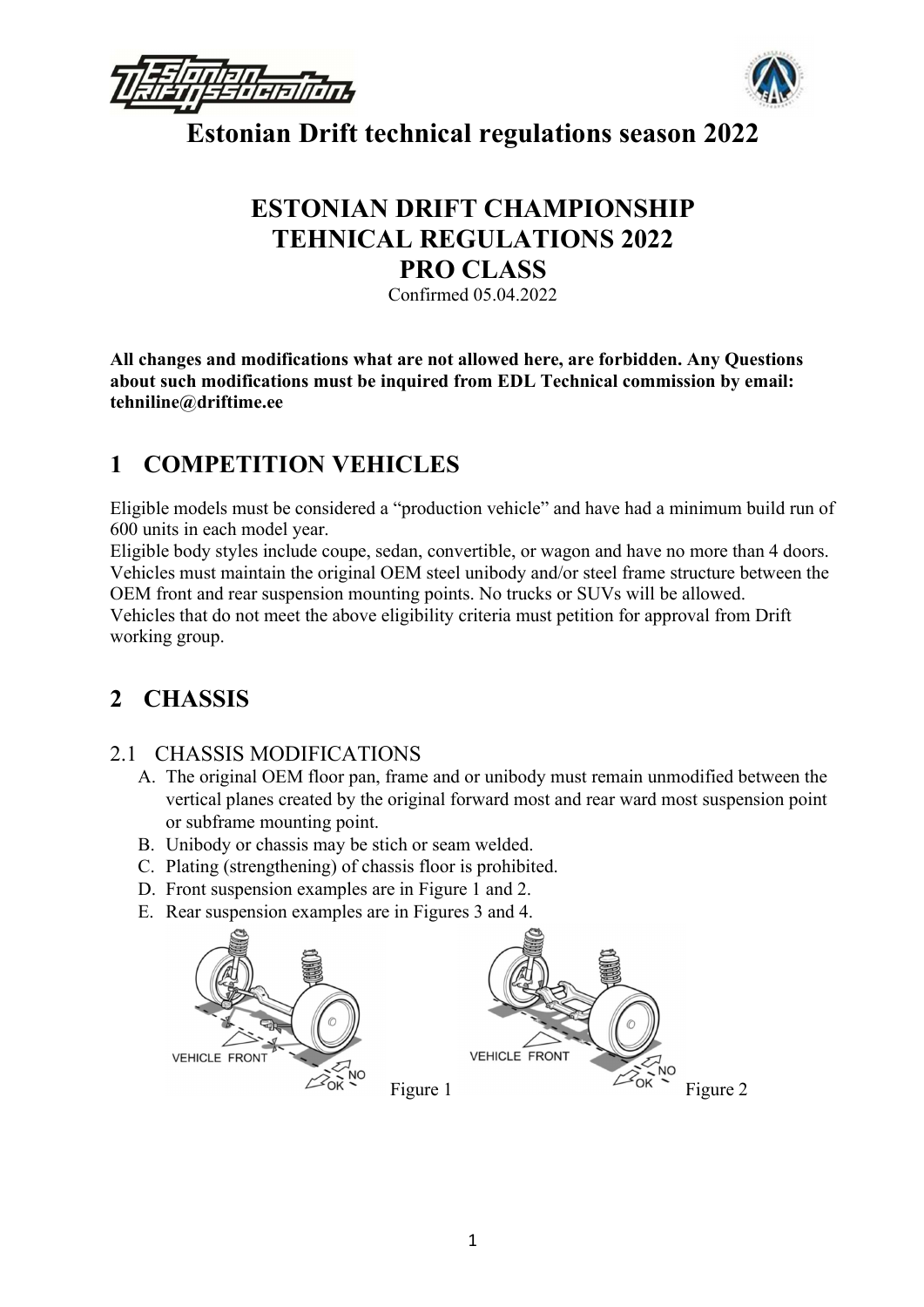





- F. The original OEM floor pan, frame and or unibody must remain unmodified between the horizontal planes created by the original floor pan at the lowest horizontal plane to the roof at its highest horizontal plane. Except for transmission tunnel and firewall dimensions listed below and Fuel cell rule.
- G. Items in the unmodified zone that are allowed to be removed can include original rear window parcel shelf, tabs or mounts for unused OEM steering columns, unused OEM windshield wiper mounts, and the exterior roof panel can be replaced with a composite panel. Cutting and modifying outer shell is allowed for installing aftermarket body panels. Any modifications to B pilar is not allowed.
- H. Rear suspension tower cross-members located at the top of the rear suspension towers may be removed from the unibody interior only if a suitable replacement structure of equivalent strength is installed.
- I. No part of the engine casing may cross the vertical threshold of the original firewall into the transmission tunnel.
- J. No other modifications may be made to the vehicle chassis, frame, or unibody.
- K. Any holes in the firewall must be of the minimum size for the passage of controls and wires and must be completely sealed to prevent the passage of fluids or flames from the engine compartment to the driver's compartment.
- 2.1.1 Firewall and transmission tunnel
	- A. Modifications of the stock, OEM firewall and transmission tunnel are in Figure 5:



Figure 5

- B. Dimension A: Tunnel Width may be no wider than 45,70cm
- C. Dimension B: Minimum dimension of 25,4cm between the bottom of the windshield and the top of the transmission tunnel.
- D. Dimension C: Modifications to drive shaft tunnels behind the engine firewall vertical plane should not exceed an overall width of 25,4cm.
- E. Dimension D: Modifications to drive shaft tunnels behind the engine firewall vertical plane should not exceed an overall width of 25,4cm.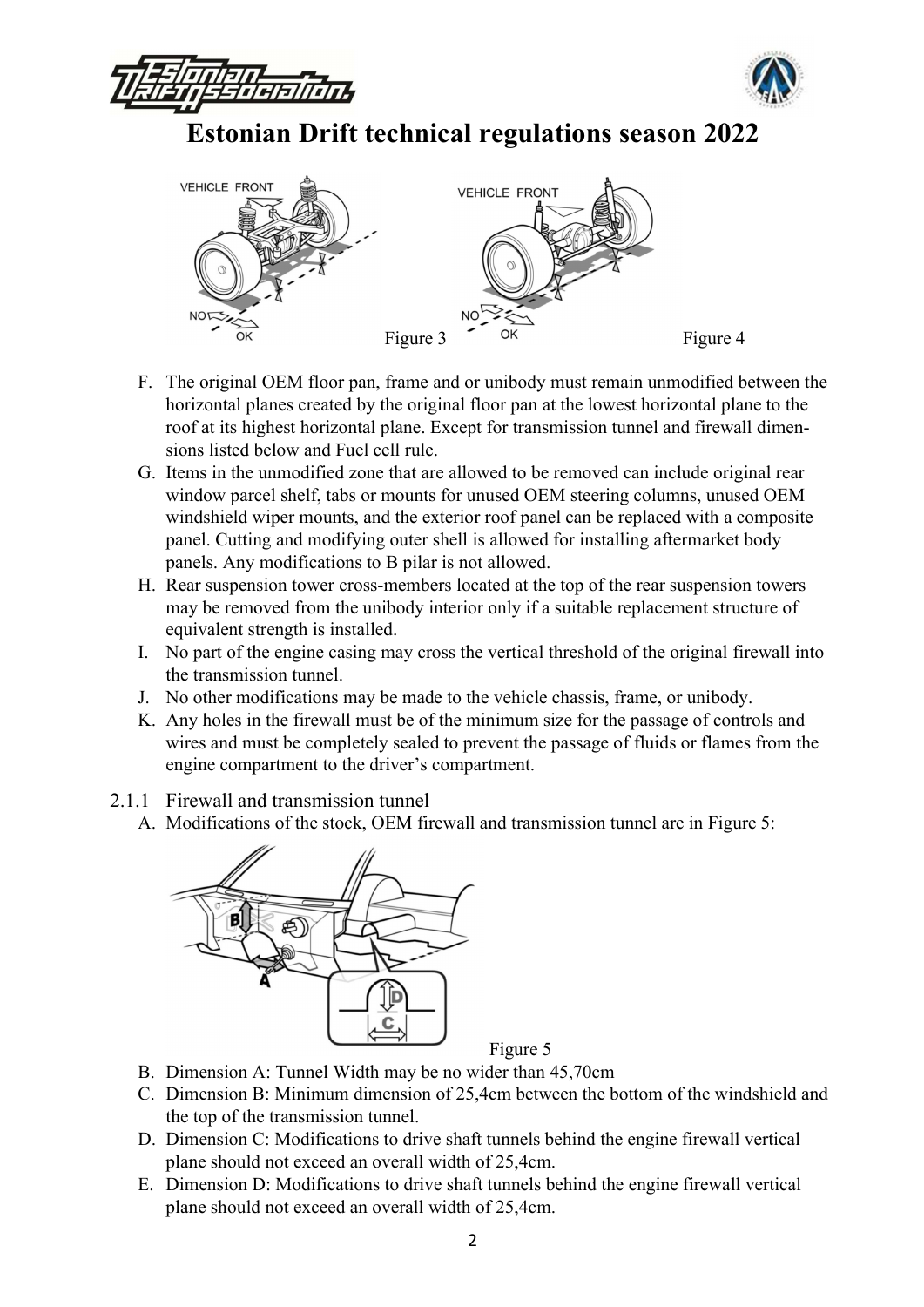

F. Taper Length from the firewall to the end of the transmission tunnel into the beginning of the drive shaft hump may be no longer than 91,45cm.

#### 2.2 ROLLCAGE

- A. The fitting of a safety cage is compulsory.
- B. Cars made from 2018 –must be in accordance with Annex "J" 253 FIA ART 8.
- C. For safety cages of cars homologated before 01.01.2017, refer to Articles 253‐8 of the 2016 Appendix J.
- D. Allowed only seam welded roll cages.
- E. Teams may also choose to install "NASCAR-STYLE" door bars. According to FIA Appendix J article 269 DC1 regulations.
- F. Racing car manufacturing date is the issuing date of technical card.
- G. Padding
- H. Where the occupants' bodies could come into contact with the safety cage, flame retardant padding must be provided for protection. All tubes of the cage identified on Drawing 253‐68 and all roof reinforcements must be fitted with paddings in compliance with FIA standard

8857-2001 type A (see Technical List n°23). Each padding must be fixed in such a way that it is not moveable from the tube. If only 1 racing seat is used, padding must be used according to picture 2 RHD and opposite for LHD



### 2.3 BUMPERS

- A. All vehicles must be equipped with safe front and rear bumpers.
- B. Bumpers at minimum must span the width of the front and rear frame rails.
- C. Bumper bars must remain in the confines of the body lines and body work, without additional covers or body work extensions to do so.
- D. Bumpers must be attached to the vehicle by means of 2, for example 8 mm welded bolts, on the side with a minimum hardness class 8.8, in order to prevent the bumper from falling off the vehicle.
- E. The construction of the bumper must not protrude beyond the outline of the car and must be completely under the outer bumper.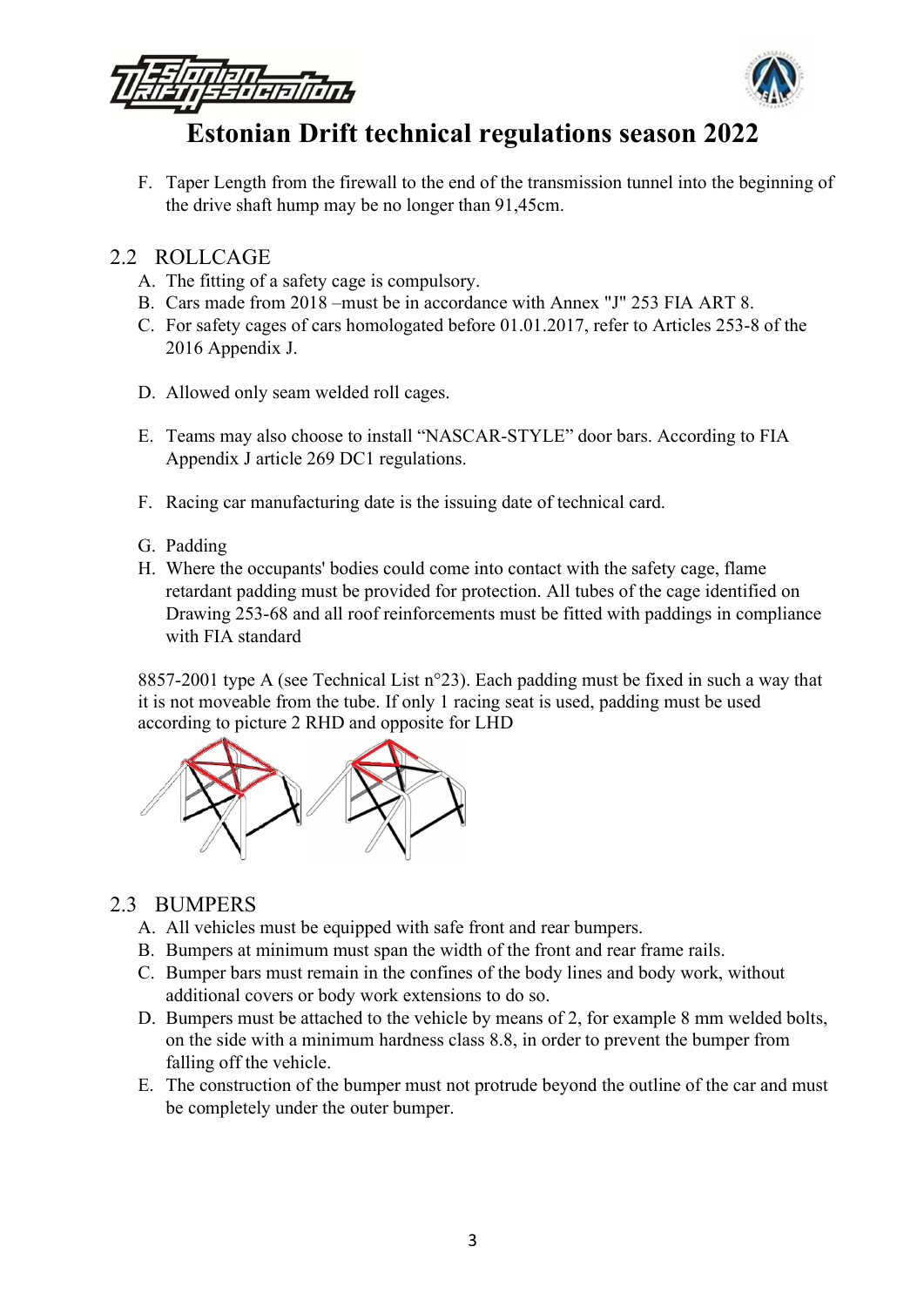

## 3 SUSPENSION AND BRAKES

### 3.1 FRONT SUSPENSION

- A. OEM front sub-frames and cross members are recommended
- B. It is allowed to use manufacturer specific front subframes from other same manufacturer models.
- C. Modified or aftermarket suspension parts, including hubs, are allowed.
- D. All original suspension mounting tabs must remain in the original position. NO cutting, welding, bending, drilling or modifications of any kind will be allowed.

## 3.2 STEERING

- A. Modifications of steering components (steering rack, tie rods, etc.) are free.
- B. This includes mounting the rack to the front subframe.
- C. The locking system of the anti‐theft steering lock must be rendered inoperative.
- D. The column adjusting system must be locked and must be operated only with tools.

## 3.3 REAR SUSPENSION LIVE AXLE

- A. The original chassis mounting points must remain unaltered and in the original factory position.
- B. Suspension relocation brackets that move suspension points or pivots regardless of if they are bolt into the chassis will not be allowed.
- C. Original suspension design must remain: 3 links, 4 link, etc.

## 3.4 REAR SUSPENSION – INDEPENDENT

- A. The original chassis mounting points must remain unaltered and in the original factory position.
- B. OEM rear sub-frames and cross members are recommended
- C. It is allowed to use manufacturer specific rear subframes from other same manufacturer models.
- D. Modified or aftermarket suspension parts, including hubs, are allowed.
- E. Additional mounting tabs may be added to the subframe relocate the suspension arm mounting points a maximum of 50mm on any plane from the original mounting position.
- F. Rear subframes may be modified to allow for mounting or relocating a differential. modification(s) such as cutting, welding, strengthening, etc. is not allowed.

## 3.5 BRAKES

- A. The primary brake system must operate all 4 wheels.
- B. Dual master cylinders pedal assemblies are allowed.
- C. Driver adjustable brake bias is allowed.
- D. Secondary hydraulic e-brake systems are allowed as a fully separate system or as a passthrough system.
- E. Carbon fiber, carbon ceramic, and carbon variant brakes or rotors are not allowed.
- F. Brake pedal box reservoirs must be outside the cockpit or closed version or located in a sealed container.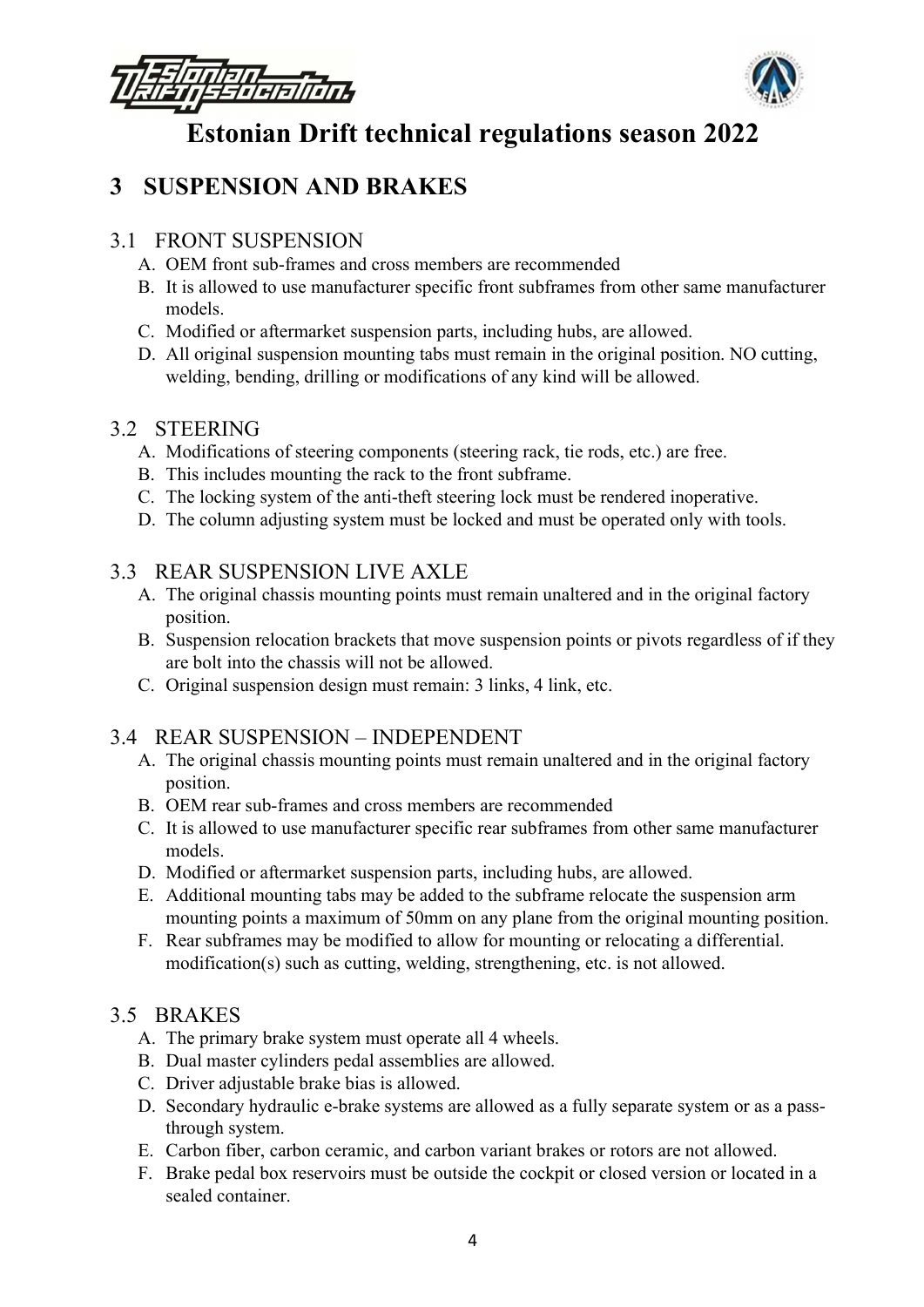

G. Handbrake reservoir must be closed one.

#### 3.6 TYRES

- A. Any attempt to modify tires "Grooving" or "Shaving" of tires is prohibited.
- B. The use of traction compounds or any other substance that may alter the physical properties of the tire are prohibited.
- C. Tire warmers are prohibited.
- D. Maximum rear tire width in season 2022 is 265mm

#### 3.7 WHEELS

- A. The size of the wheels is free.
- B. The use of additional locks between the rim and the tire is forbidden.
- C. Wheels must be in contrasting color or have different color stickers on each rim. Wheel rim stickers must be a minimum of 2,5x10cm

## 4 DRIVETRAIN

- 4.1 ENGINE
	- A. Engine substitutions and modifications are free, but may only run-on gasoline, diesel, and ethanol blends. All other fuels require written approval from the COMPETITION DIRECTOR.
	- B. All fluid systems must be free of leaks.

### 4.2 COOLING SYSTEM

- A. Cooling system modifications are free but must be fully closed and free of leaks.
- B. Automatic water sprayers will be allowed during competition, but must not be leaking on the track, starting line, or grid area.
- C. If cooling system lines are routed in the driver's compartment or a trunk area that is open to the driver, they must be separated from the driver by a crushable metal enclosure made up of 1mm steel, or 1.5mm aluminum. The floor of the enclosure must be designed to prevent accumulation of fluids.
- D. Cooling systems shall be filled with water only. Coolant Additives such as NEO "Keep Cool" and Redline "Water Wetter" are allowed.

### 4.3 OIL SYSTEM

- A. Oil system modifications are free but must be fully closed and free of leaks.
- B. If the oil tank is in the driver's compartment area, or a trunk area that is open to the driver, it must be separated from the driver by a metal enclosure made up of 1mm steel, or 1,5mm aluminum.
- C. The floor of the enclosure must be designed to prevent accumulation of fluids.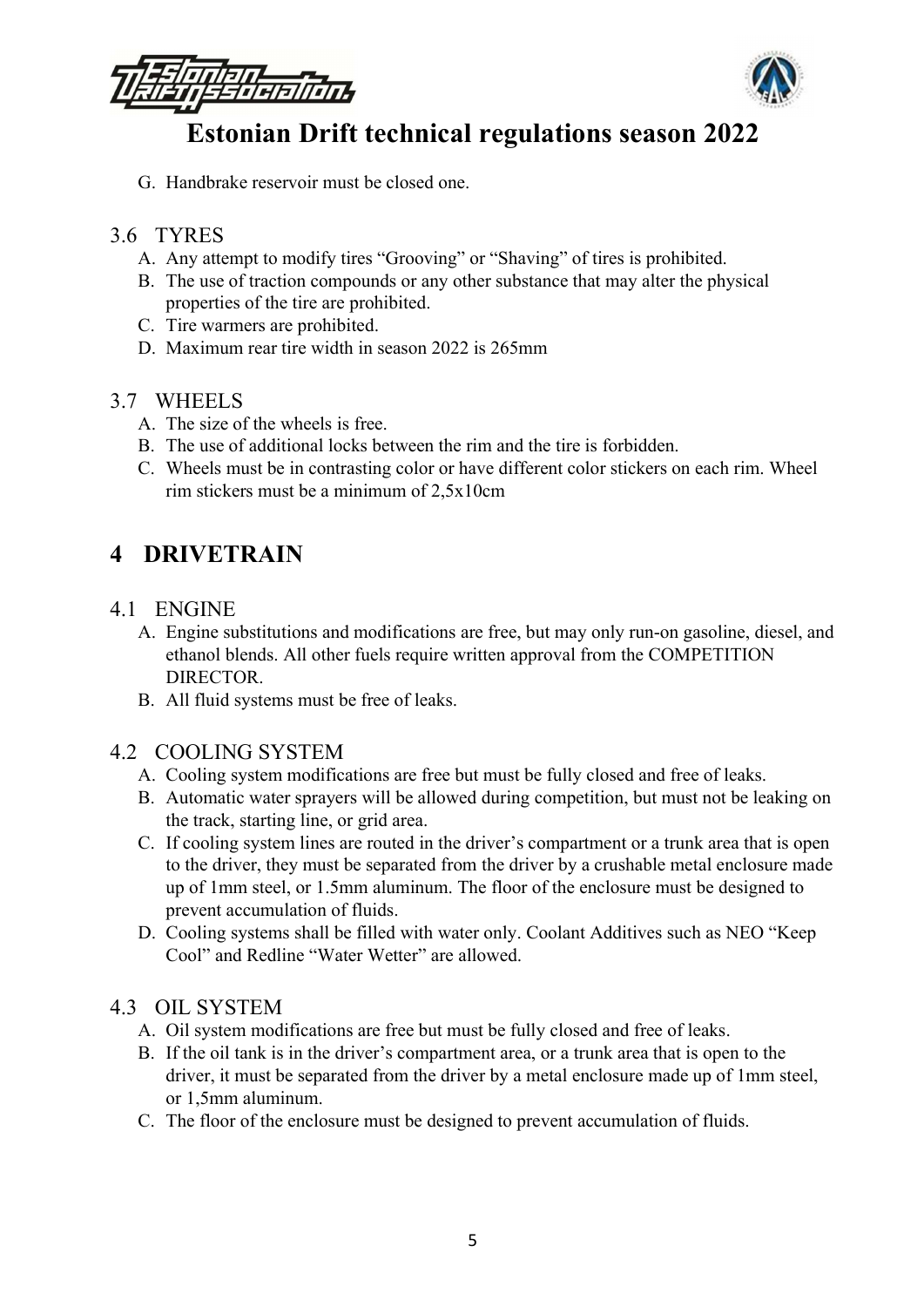

D. Engine crankcase ventilation must be entered into securely secured container with a breather filter element for discharging pressure into the atmosphere. We recommend using Half Engine size containers. (E.g., If engine is 2.0L then container should be 1L) Container should not be bigger than 3L.

### 4.4 FUEL SYSTEM

A. The fuel system design is free, but engines may only run-on gasoline, diesel, and ethanol blends. Cars running bioethanol E85 should be with equipped with E85 sticker on it.



- B. Safety Fuel cells are required for all vehicles with a relocated fuel tank. FT3‐1999, FT3.5‐1999 or FT5‐1999 and SFI 28.1 are accepted. They can be used with ended homologation term.
- C. The use of safety foam in FT3‐1999, FT3.5‐1999 or FT5‐1999 tanks is recommended.
- D. Safety fuel cells shall consist of a bladder enclosed in a metal container.
- E. If the factory fuel tank is retained it must be mounted in the factory location, and in the factory manner.
- F. Fuel tank/cell must be separated and completely sealed to prevent the passage of fluids or flames from entering the driver's compartment by a permanently mounted steel or aluminum bulkhead. The bulkhead in a hatchback vehicle must be affixed to the chassis and no movable structure or panel such as the hatch will be allowed as part of the bulkhead. Fuel cells may be installed in the interior of the vehicle, preferably within the confines of the roll cage structure.
- G. The floor pan may be modified to fit a fuel cell.
- H. Fuel cells must have a flapper valve installed to prevent spillage in the event of a roll over.
- I. Fuel System must not leak on the track, starting line, or grid area.
- J. Fuel cell ventilation must be entered into safety rollover 2way ventilation valve.

#### 4.4.1 Fuel lines

- A. Fuel lines and fittings according FIA appendix J 253 Art 3.
- B. All the fuel pumps must only operate when the engine is running, except during the starting process.

### 4.5 EXHAUST SYSTEM

- A. Exhaust noise level is maximum 100dB +- 5db. Measured 0,5m from exhaust tip and 45degrees from the ground at 4500rpm.
- B. Exhaust tip must pass rear wheels center point and facing town on the 45-degree angle towards the rear pumper.
- C. Vehicles must have optional noise bungs, which can be securely installed to comply with additional noise restrictions at each venue. You MUST have options to silence your car at all venues.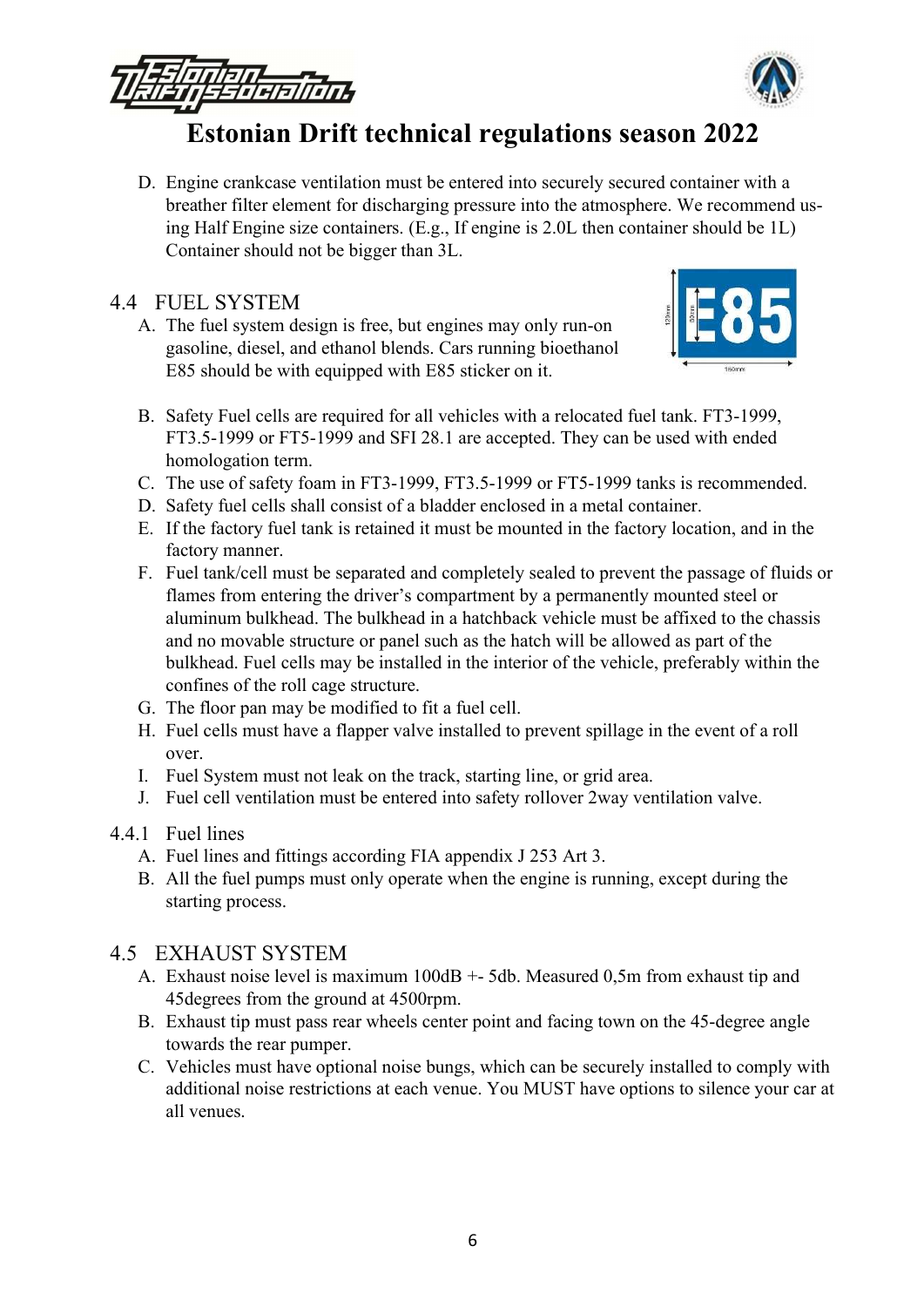

#### 4.6 STARTER

A. All vehicles must be equipped with an on-board starter and power supply which must be always in working order.

#### 4.7 TRANSMISSION

- A. All vehicles must be equipped with a functioning reverse gear.
- B. Transmission and/or final drive modifications are free, but only the rear wheels may propel the vehicle.
- C. Gearbox and differential ventilation must be entered into securely secured container (outside driver's compartment) with a breather filter element for discharging pressure into the atmosphere.

#### 4.8 DRIVESHAFT

- A. All vehicles must have a driveshaft retaining loop mounted within 15 cm of the forward most universal joint and be securely attached to a unibody or frame structure as in Figure 9.
- B. The driveshaft loop may be made of minimum 6 x 50mm wide steel strap or 22 x 1,5mm steel tubing and be securely mounted in case of universal joint failure.



## 5 ELECTRICAL SYSTEM

### 5.1 BATTERY

- A. The battery must be securely mounted, and the positive terminal completely insulated to avoid contact with any other metal parts.
- B. Batteries may be relocated.
- C. Relocated batteries must be fastened to the frame or unibody with a minimum of two M10 diameter bolts.
- D. J bolts or hooks are prohibited. Only metal straps are allowed.
- E. If the battery is in the driver's compartment, it must be in a sealed box bolted with the battery fastened inside the box securely bolted to the unibody/ chassis and properly vented and drained. It can be located only behind driver/passenger seat. From 2018 only dry battery can be used inside driver`s compartment.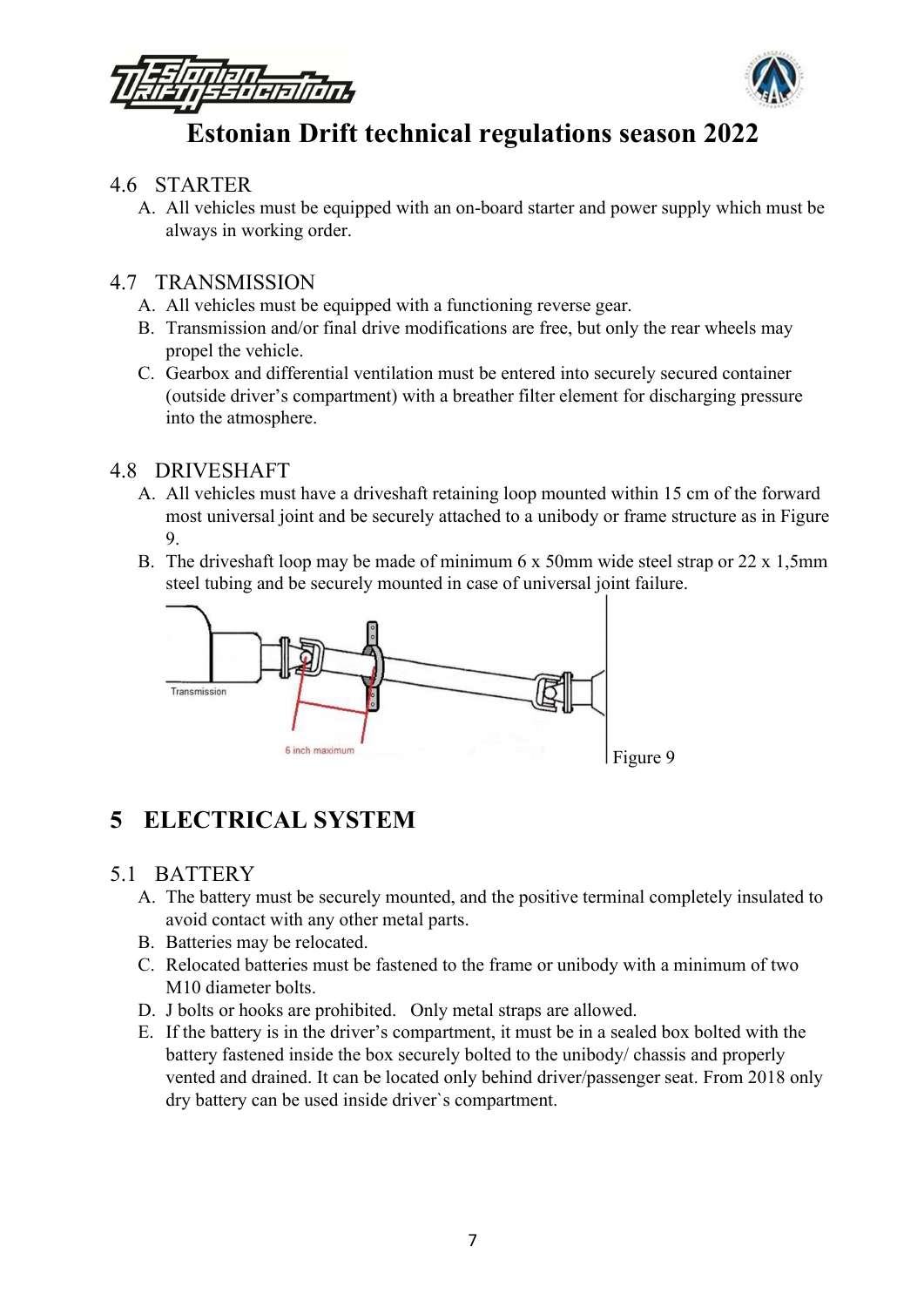





(2) 3/8" THREADED RODS TO PASS THROUGH BATTERY BOX AND<br>HOLDDOWN TO SECURE THE BATTERY TO THE VEHICLE'S FRAME

## 5.2 MASTER CUTOFF

A. The car must be equipped with a general circuit breaker. The general circuit breaker must cut all electrical circuits (battery, alternator or dynamo, lights, hooters, ignition, electrical controls, etc.) and must also stop the engine. It must be installed according to the specifications listed in the Appendix J– Art. 253, clause 13 of FIA technical regulations.

## 6 BODY EXTERIOR AND INTERIOR

#### 6.1 BODY PANELS

- A. Vehicles must maintain the OEM look and feel.
- B. Panels must be clean, free of damage and presentable for competition.
- C. All bodywork must be painted or covered and securely attached to the vehicle.
- D. Aftermarket body panels, front and/or rear fascia's, side skirts and wings are permitted.
- E. Over fenders are permitted.
- F. All aftermarket panels and aerodynamic devices must be securely fastened to the vehicle.

#### 6.2 DOORS

- A. Doors must be mounted to the chassis with unmodified factory hinges.
- B. Doors must use the factory latch mechanism
- C. The inside and outside door latch/ lock operating mechanism must be functional and readily accessible for the driver to exit the vehicle.
- D. Plastic doors can be used.

#### 6.3 WINDSHIELD

- A. Windshields must be OEM glass or Lexan/polycarbonate replacement.
- B. Lexan/polycarbonate windshields must be a minimum thickness of 5mm
- C. Lexan/polycarbonate windshields must be securely mounted and have a vertical brace which is securely mounted down the center of the opening on inside the vehicle.
- D. Windshields must be clear, use of tint is prohibited.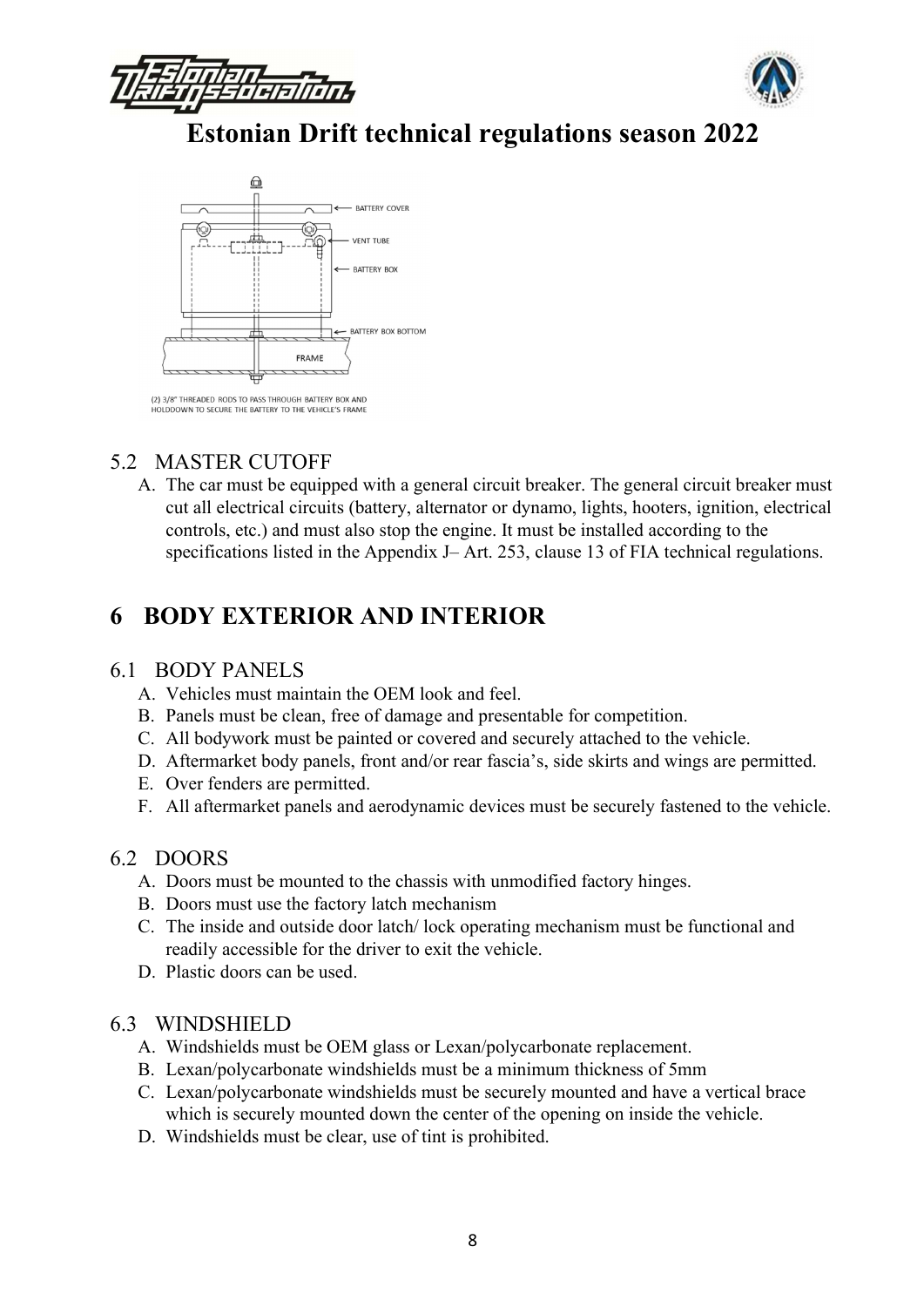

### 6.4 WINDOWS AND WINDOW RESTRAINTS

- A. Door, quarter and rear window must be OEM glass or polycarbonate with minimum thickness of 3mm and securely bolted in place.
- B. Side windows shall have a window net, OEM glass, or a piece of Lexan/polycarbonate in place of both front window openings whenever the vehicle is on-track.
- C. Side windows and rear windows must be clear, use of tint or wrap is prohibited.
- D. Competitors may choose to use arm restraints in lieu of side windows or a window net.
- E. Competitors with convertible vehicles must use arm restraints.

#### 6.5 WIPERS

A. Vehicles must have a functioning windshield wiper.

#### 6.6 MIRRORS

- A. Two external, rear-facing mirrors are required, and must be positioned so that the driver can see objects along both sides of the vehicle.
- B. OEM mirrors in the OEM mounting position are encouraged.

### 6.7 HOOD PINS

- A. At least two additional safety fasteners must be fitted for each of the bonnet and boot lids.
- B. The original locking mechanisms must be removed.

#### 6.8 TOWING APPARATUS

Must be equipped front and rear as follows:

- A. Load Rating of not less than the gross vehicle weight.
- B. Minimum internal hole diameter of 50mm.
- C. Colored in a contrasting color to the surrounding body work.
- D. If not clearly visible must that their position clearly indicated by the word "TOW" or an arrow in a contrasting body color.

### 6.9 LIGHTS

- 6.9.1 External Lights
	- A. Usage of car manufacturer OEM lights are highly recommended.
	- B. External lights May be removed, provided that any resultant openings in the bodywork are covered. Covers must conform to the original general silhouette. In each cover, a hole with an area of 30 cm2 may be left for cooling purposes or inserts for any type of light source is allowed.
	- C. In case of using rear light covers, car must be fitted with a minimum of two rain lights approved by the FIA (Technical List n°19) minimum illuminated area of each light: 60cm2 not exceed 70cm2, working whenever the brakes are on.
	- D. Brake lights and taillights may only be red, tinting is prohibited. All rear lights must be placed symmetrically in relation to the longitudinal axis of the car and in the same transverse plane. In addition to the two rear brake lights mentioned above, there must be one rearward facing red light approved by the FIA (Technical List n°19). The lighted area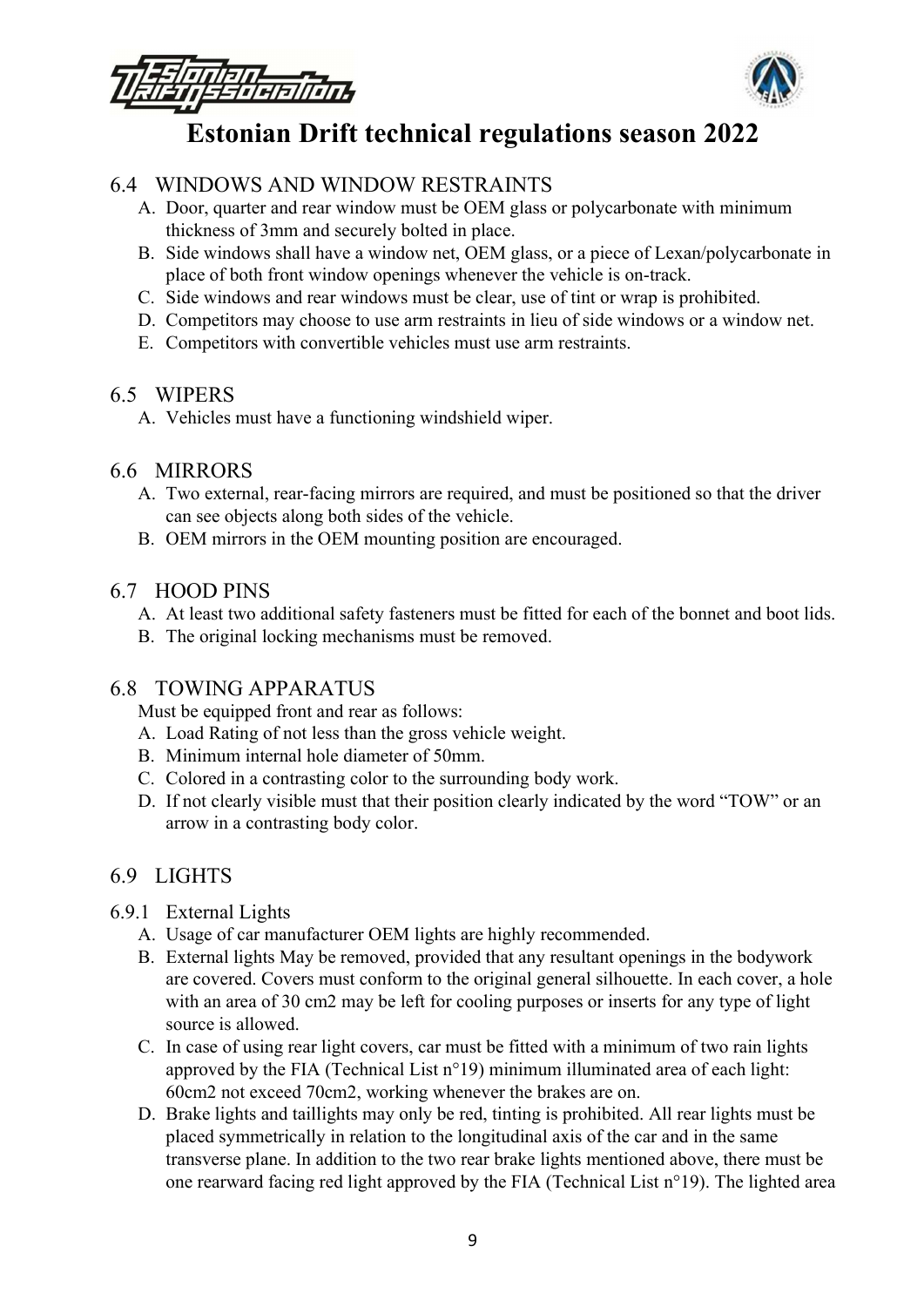

of this lamp must not exceed 70 cm2 but must be greater than 60 cm2. It must be situated at the vehicle centerline.

- 6.9.2 REAR Window LED
	- A. Extra brake light, LED type. These lights as LED strips with a minimum length of 50 cm each, must be mounted on the roof edges just above the front and rear windows, centrally in the axis of the car. The LED strip above the windscreen must not collide with the official Organizer's banner nor may it be covered by it.
	- B. Light strips must be connected to the existing brake light circuit.

## 6.10 INTERIOR

- A. The interior of the vehicle must be clean and professional in appearance.
- B. All non-essential and/or loose items must be removed.
- C. All carpeting and/or sound deadening material must be removed.
- D. Doors must be covered, to prevent occupants from injuries.

### 6.11 DASHBOARD

A. The dashboard must be either stock or fiberglass stock appearing replacement.

## 6.12 GAUGES

A. It`s prohibited to use aftermarket mechanical gauges in drivers' compartment (oil, fuel, water).

## 7 DRIVERS AND PASSENGER SAFETY EQUIPMENT

## 7.1 HELMET

According to FIA technical list N.25 N.33 N.49

- A. All occupants must wear a safety helmet during on-track sessions.
- B. Helmet chin straps must be buckled or fastened while on course.
- C. Cameras may not be mounted to competitor's helmets.
- D. Use of FHR systems are mandatory.
- E. Any kind of helmet modifying is prohibited. Helmet painting must be done by certified painter. Customization must be done by following helmet manufacturer descriptions and must have issued certificate by the painter.

## 7.2 DRIVING SUIT

- A. One-piece driving suits are required and must be made of fire-resistant material and certified to FIA 2000 specs or higher, which effectively covers the body, including neck, ankles, and wrists. Multi-layer driving suits are recommended. Any kind of non-manufacturer embroidery, sewing, labels, prints etc. are not allowed.
- B. Gloves, shoes, balaclava, and socks are required and must be fire-resistant material and certified to FIA 8856-2000 specs.
- C. Articles must be free of holes, tears, or other openings except those made by the manufacturer of the equipment.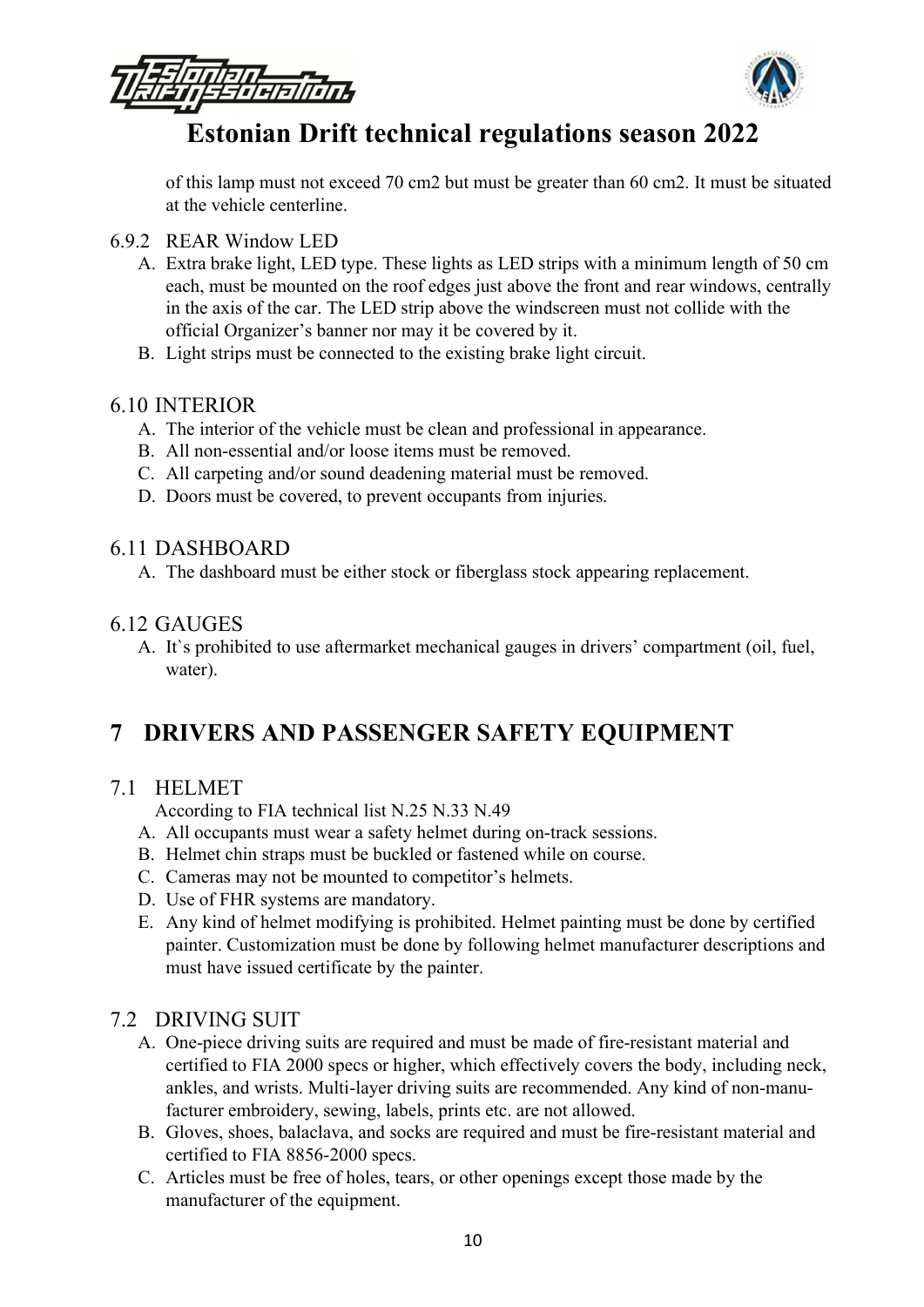

D. Fire-resistant underwear is mandatory

## 7.3 SEATS

- A. All vehicles must have at least one seat for the driver. All the occupants' seats must be homologated by the FIA (8855‐1999or 8862‐2009 standards), and not modified.
- B. The homologation labels must be visible and readable, seat(s) must be without any damages (scratches, rips, visible wearing's etc.) .

### 7.4 SEAT SUPPORT

According to FIA Appendix J – ART 16.

A. Seat supports shall be of the type listed on FIA technical list No.12 (lateral, bottom, etc.)

#### 7.5 SEAT BELTS

- A. All occupants must utilize either six-point, restraint harness always meeting the following specifications during practice, qualifying, and the race.
- B. All Harness belts must meet FIA Homologations, FIA 8853/98, FIA 8853‐2016 or higher and can be used +2 years after NOT VALID date on label.
- C. Installation according to FIA appendix J 253 ART 6.

#### 7.6 ARM RESTRAINTS

- A. Competitors may choose to use arm restraints in lieu of windows or a window net.
- B. Competitors with convertible vehicles must use arm restraints.

### 7.7 HEAD AND NECK RESTRAINTS

A. A Head and neck restraint certified in accordance with FIA 8858-2002 or 8858-2010 are always required on track during practice and competition.

## 7.8 EXTINGUISHERS – EXTINGUISHING SYSTEMS

- A. Fire extinguisher system is recommended and is mandatory on some big drift series.
- B. Cars running E85 bioethanol fuel must be equipped with one 4kg or 2pc 2kg manual extinguishers.
- C. All extinguishers must be adequately protected.
- D. Their mountings must be able to withstand a deceleration of 25 g.
- E. Only quick‐release metal fastenings (two minimum), with metal straps, are accepted.
- F. Anti-torpedo tabs are required.